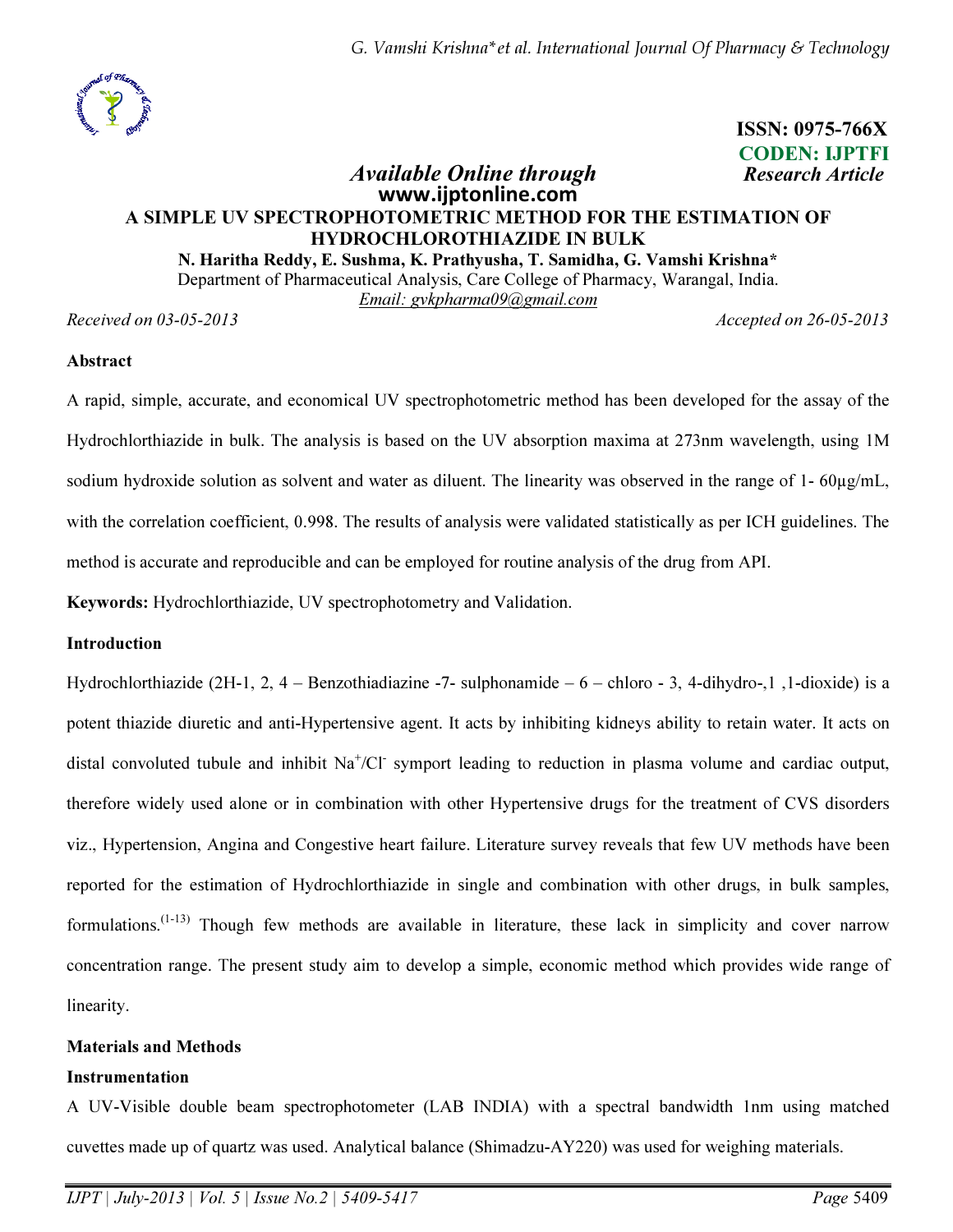### **Materials**

Hydrochlorthiazide standard drug was obtained as a gift sample from Aurobindo Pharma Ltd (Hyderabad, India), NaOH (AR Grade) and double distilled water.

Method development: After assessing the solubility of drug in different solvents, methanol and M sodium hydroxide solution were selected as solvents, uv spectra were recorded in these two solvents, hydrochlorothiazide has shown almost similar spectra with these two solvents, finally sodium hydroxide was selected as a solvent (water as a diluent), because these are easily available, economic and eco-friendly.

# Preparation of Standard Solutions

25mg of standard Hydrochlorthiazide was accurately weighed and transferred in to 25ml volumetric flask, sufficient quantity of M NaOH solution was added to dissolve the drug, ultrasonicated for 5 minutes and volume was made up with distilled water (1000µg/ml). From the above standard stock solution different concentrations in the range of 1- 100µg/ml were prepared at an interval of 5 µg/ml using water as diluent.

# Selection of Wavelength

One of the working standard (30 $\mu$ g/ml) solutions was scanned in range of 200 - 400nm. The spectrum revealed that hydrochlorothiazide had shown a well defined absorption maximum at 273nm.

## Construction of Calibration Curve

Various aliquots of standard solutions ranging from 1-100µg/ml concentration of Hydrochlorthiazide were scanned at 273 nm and the absorbance was noted using water as blank. Graph was plotted by taking concentrations on X-axis and absorbencies on y-axis. The hydrochlorothiazide obeys been's law in the range of 1-60  $\mu g/ml$ .

## Assay

25 mg of hydrochlorthiazide (bulk) was accurately weighed and transferred in to 25ml volumetric flask. Required quantity of M NaOH was added to dissolve the drug and diluted to volume with distilled water, sonicated for 5min. The concentration of this solution was  $1000\mu\text{g/ml}$ . From this solution,  $30\mu\text{g/ml}$  solution was prepared. The concentration of this solution was determined by measuring absorbance at 273nm, and the percentage of drug was found to be 99.7%.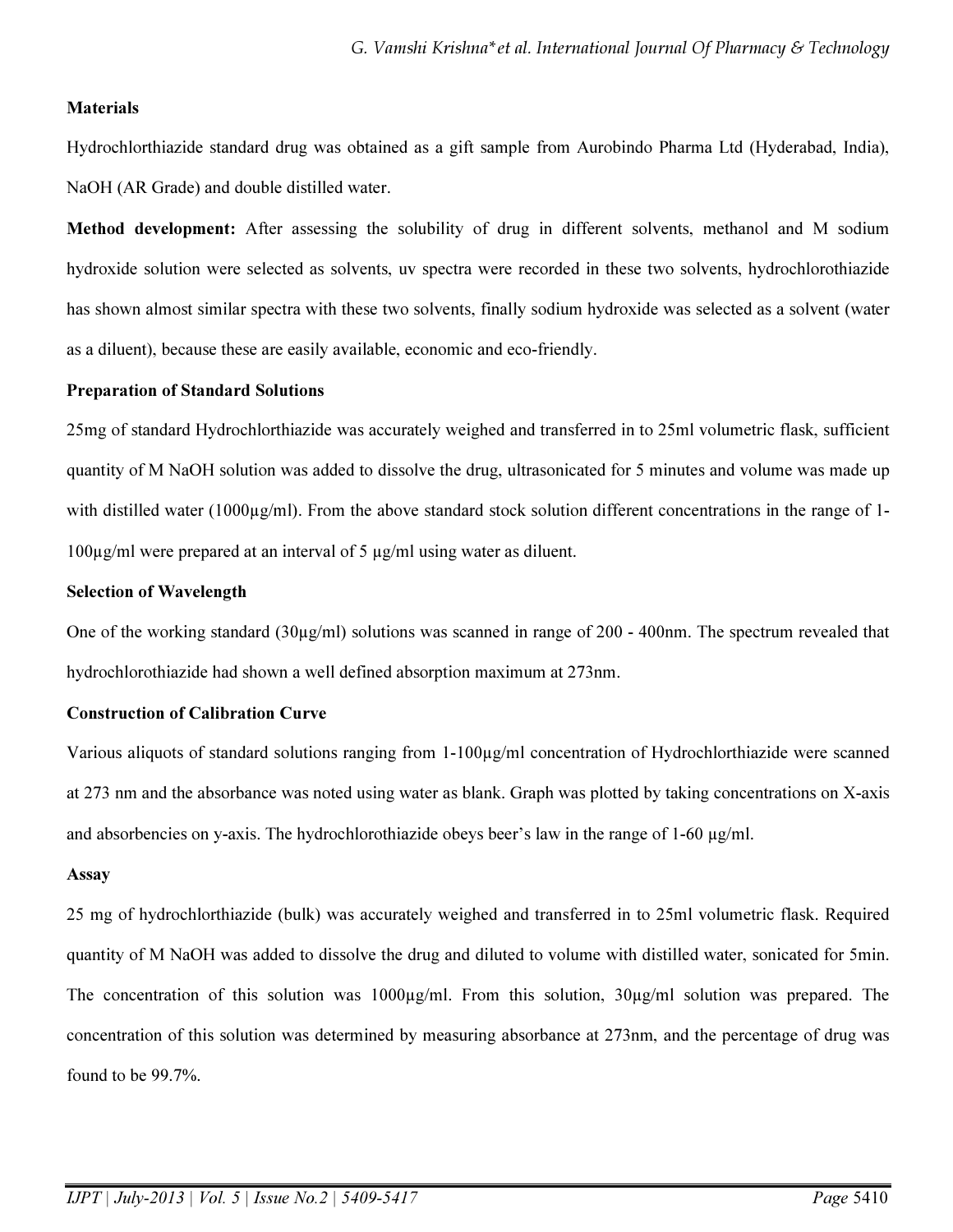# Results

# Method Validation

As per ICH guidelines, the method validation parameters were checked for Linearity, Precision, Accuracy, Robustness and Ruggedness.

# Linearity

Linearity of the method was established by plotting a graph of concentration on X-axis and absorbance on Y-axis. The linearity was obtained in the concentration range of 1-60  $\mu$ g/ml. The regression equation was Y=0.0446X+0.0582 with correlation coefficient  $(r^2)$ , =0.998. The results were given in Table 1.

| Concentration (µg/ml) | Absorbance |
|-----------------------|------------|
| $\mathbf{1}$          | 0.044      |
| 5                     | 0.259      |
| 10                    | 0.537      |
| 15                    | 0.730      |
| 20                    | 0.985      |
| 25                    | 1.177      |
| 30                    | 1.422      |
| 35                    | 1.642      |
| 40                    | 1.873      |
| 45                    | 2.085      |
| 50                    | 2.251      |
| 55                    | 2.48       |
| 60                    | 2.728      |
|                       |            |

Table-1: Linearity data of Hydrochlorthiazide.

# **Accuracy**

Accuracy was ascertained on the basis of recovery studies by standard addition method. Recovery studies were carried out at three different levels (80,100,120) by the addition of standard drug to pre-analyzed sample solution. These solutions were analyzed by taking absorbance and percentage recoveries were calculated. The recoveries of drug were observed to be close to 100%, representing the method was accurate. The results were given in Table 2.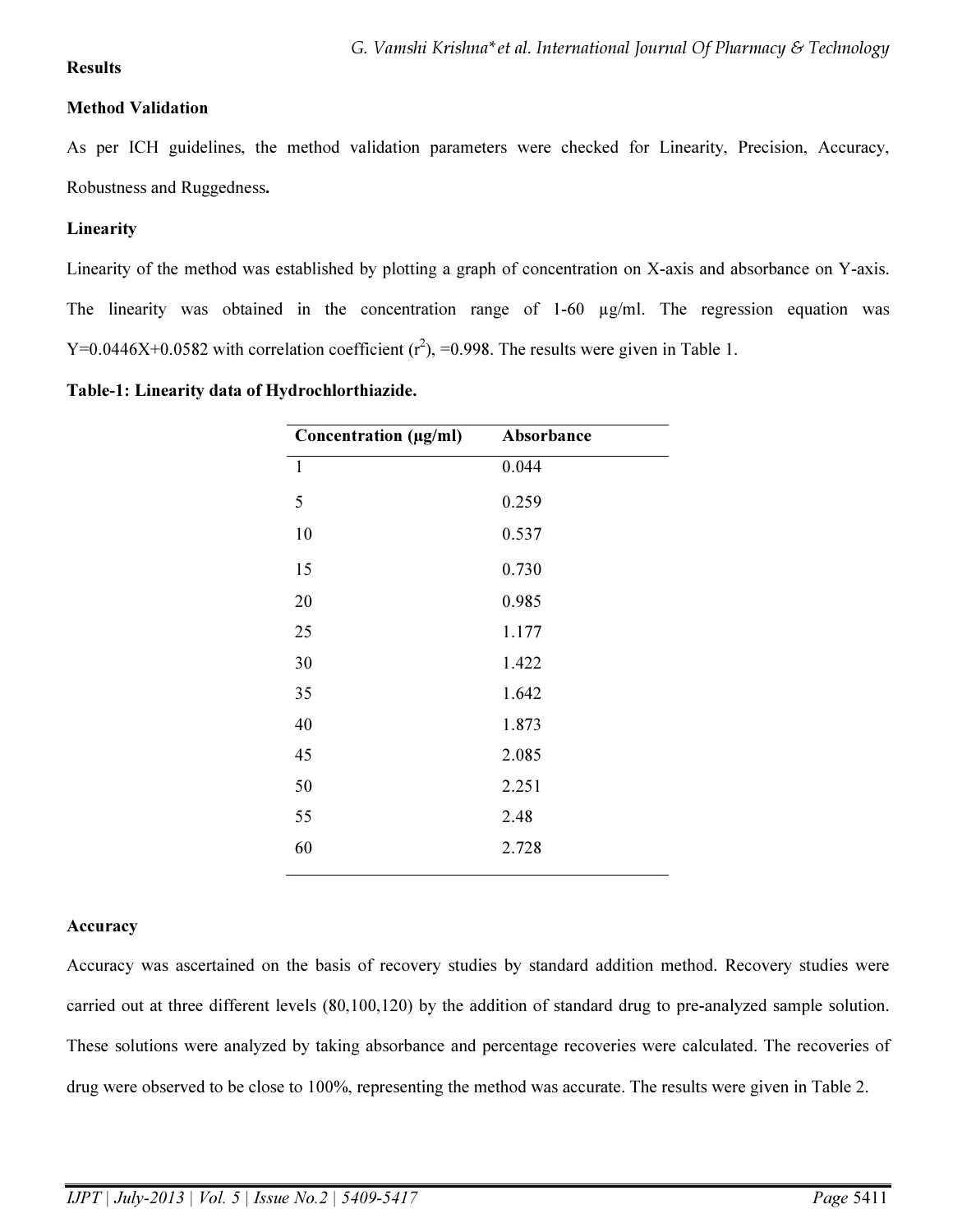G. Vamshi Krishna\*et al. International Journal Of Pharmacy & Technology Table-2: Recovery data of Hydrochlorthiazide.

| S. No | Level | Amount<br>of drug<br>added | <b>Amount of</b><br>drug<br>recovered | % recovery |
|-------|-------|----------------------------|---------------------------------------|------------|
|       | 80%   | 30                         | 29.94                                 | 99.80      |
| 2     | 100%  | 40                         | 40.04                                 | 100.1      |
| 3     | 120%  | 50                         | 49.96                                 | 99.92      |

### Precision

Precision was determined by studying the system precision and method precision. System precision was performed by analysing the standard solution for six times. In method precision, a homogenous sample of single batch was analyzed for 6 times. It was evaluated by assaying six independent test preparations of same concentration (30µg/ml) and %RSD was calculated. The results of statistical evaluation are given in Table 3 & Table 4.

Table-3: System precision data of Hydrochlorthiazide.

| <b>Concentration</b> | Absorbance |
|----------------------|------------|
| $(\mu g/ml)$         |            |
| 30                   | 1.324      |
| 30                   | 1.315      |
| 30                   | 1.309      |
| 30                   | 1.326      |
| 30                   | 1.318      |
| 30                   | 1.356      |
| Average              | 1.324      |
| $%$ RSD              | $1.2\%$    |
|                      |            |

### Table-4: Method precision data of Hydrochlorthiazide.

| <b>Concentration</b> | Absorbance |  |
|----------------------|------------|--|
| $(\mu g/ml)$         |            |  |
| 30                   | 1.312      |  |
| 30                   | 1.324      |  |
| 30                   | 1.333      |  |
| 30                   | 1.345      |  |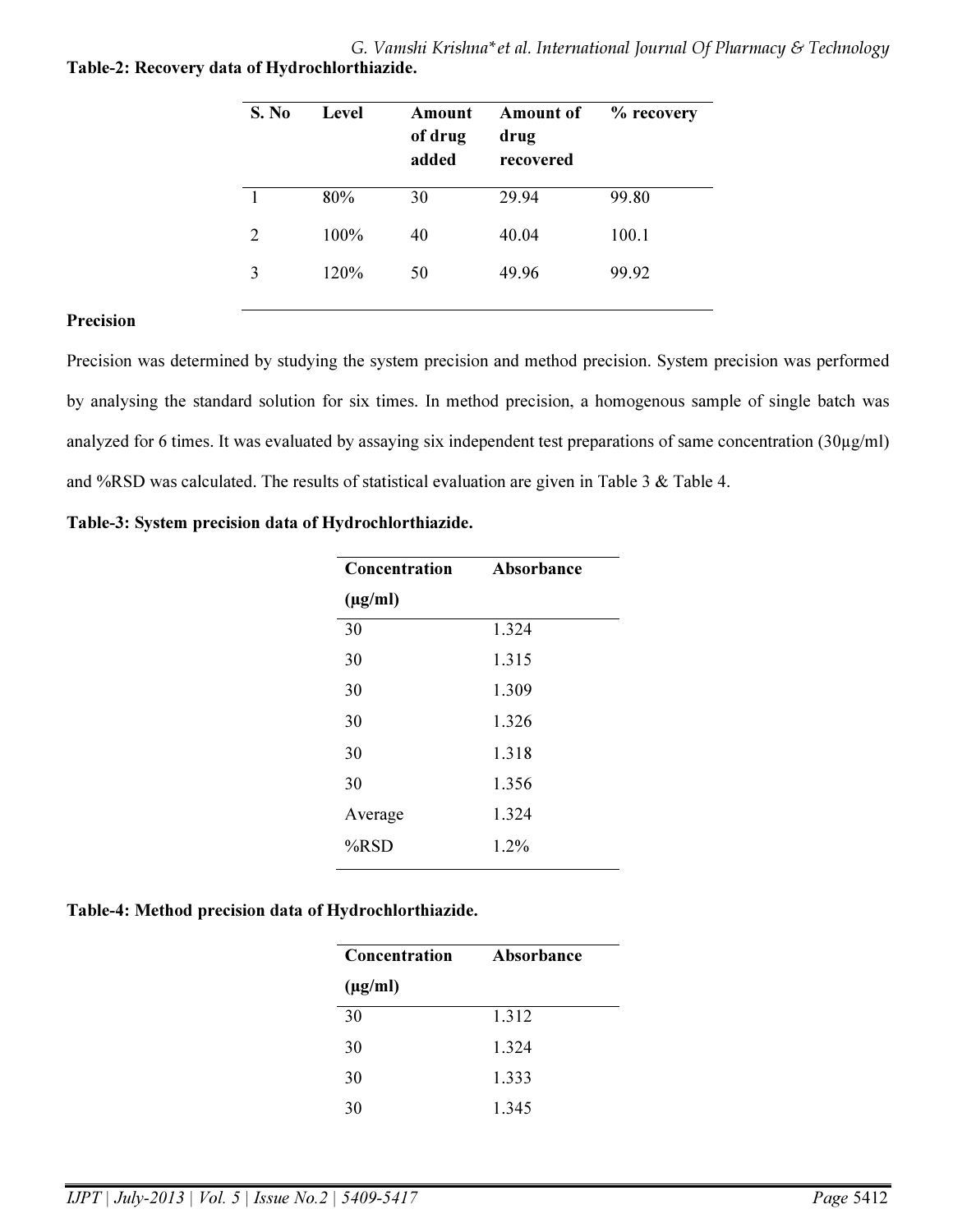| 30       | G. Vamshi Krishna*et al. International Journal Of Pharmacy & Technology<br>1.316 |
|----------|----------------------------------------------------------------------------------|
| 30       | 1.369                                                                            |
| Average: | 1.333                                                                            |
| %RSD     | $1.5\%$                                                                          |
|          |                                                                                  |

#### Robustness

The Robustness of analytical method was studied by the analysis of six replicates of Hydrochlorthiazide standard preparation of same concentration (40µg/ml) at multiple wavelengths i.e. 270nm, 273nm and 276nm. The %RSD was calculated at each wavelength. The %RSD was found to be 1.94%, 1.68% and 1.75% at 270nm, 273nm & 276nm respectively. The results were given in table 5.

#### Table-5: Robustness data for Hydrochlorthiazide.

| Concentration   | Absorbance |        |        |
|-----------------|------------|--------|--------|
| $(\mu g/ml)$    | 270nm      | 273nm  | 276nm  |
| 40              | 1.799      | 1.912  | 1.880  |
| 40              | 1.894      | 1.876  | 1.842  |
| 40              | 1.807      | 1.963  | 1.928  |
| 40              | 1.828      | 1.885  | 1.849  |
| 40              | 1.809      | 1.887  | 1.849  |
| 40              | 1.808      | 1.891  | 1.852  |
| Average         | 1.824      | 1.902  | 1.866  |
| <b>Standard</b> | 0.0355     | 0.0320 | 0.0382 |
| deviation       | 27         | 35     | 5      |
| %RSD            | $1.94\%$   | 1.68%  | 1.75%  |

## Ruggedness

This study was carried out for analyst to analyst variation. Six replicates of Hydrochlorthiazide standard preparation of same concentration (20µg/ml) were prepared by different analysts and %RSD was calculated for each. The %RSD was found to be 1.1% and 0.9%. The results were given in table 6.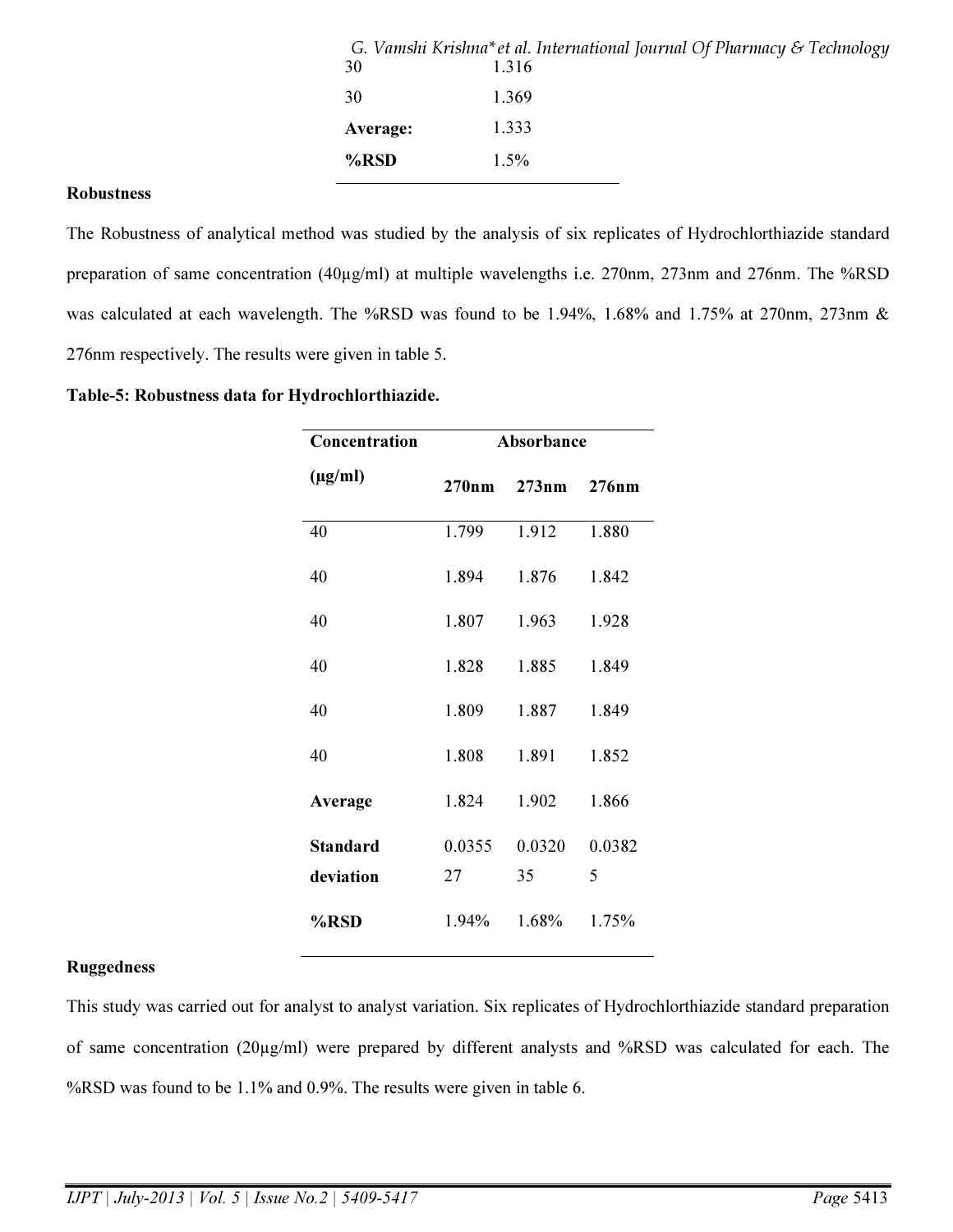G. Vamshi Krishna\*et al. International Journal Of Pharmacy & Technology Table-6: Ruggedness data for Hydrochlorthiazide.

| Concentration | Absorbance       |           |  |
|---------------|------------------|-----------|--|
| $(\mu g/ml)$  | <b>Analyst-1</b> | Analyst-2 |  |
| 20            | 1.007            | 1.022     |  |
| 20            | 1.000            | 1.022     |  |
| 20            | 1.023            | 0.997     |  |
| 20            | 1.020            | 1.010     |  |
| 20            | 1.024            | 1.008     |  |
| 20            | 1.029            | 1.011     |  |
| Average       | 1.017            | 1.011667  |  |
| %RSD          | 1.1%             | 0.9%      |  |

Figure 1: Hydrochlorthiazide  $(\overline{C_7H_8CIN_3O_4S_2})$ 



Figure 2: UV spectrum for Hydrochlorothiazide in 1M NaOH

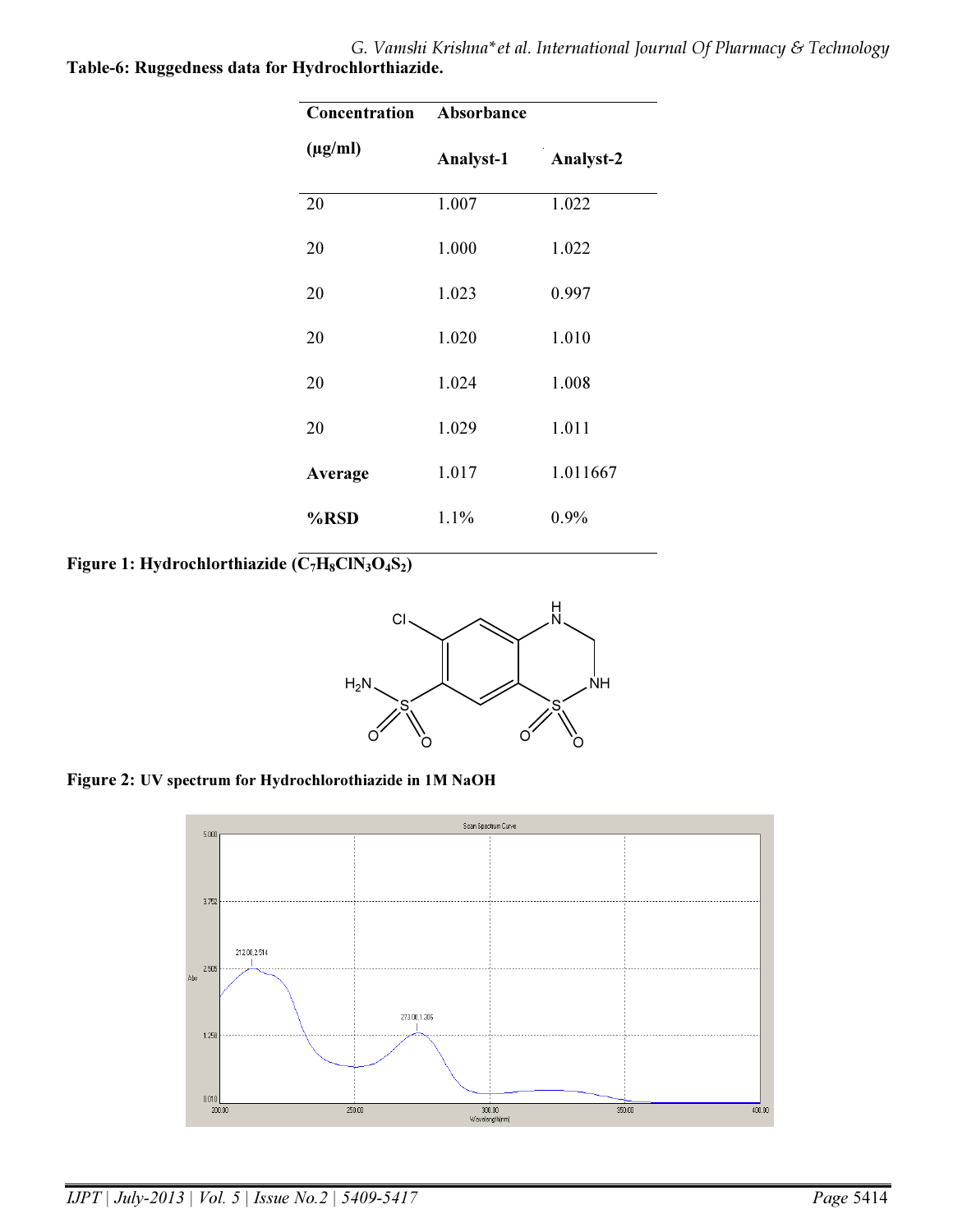G. Vamshi Krishna\*et al. International Journal Of Pharmacy & Technology Figure 3: UV spectrum for Hydrochlorothiazide in Methanol



Figure 4: Calibration curve of Hydrochlorthiazide.



## Conclusion

From the above data, it is concluded that the proposed method is simple, accurate, reproducible, and inexpensive. The proposed method can be successfully employed for the routine analysis of hydrochlorthiazide in bulk drug sample.

## Acknowledgements

Thanks to Dr. G. Sreekanth (Head of Department, Pharmaceutical Analysis, Care College of Pharmacy, Warangal) and Mr. P. Vivek Sagar (Assistant professor, Care College of Pharmacy, Warangal).

## References

1. Hapse SA, Wagh VS, Kadaskar PT, Dokhe MD and Shirsath AS. Spectrophotometric estimation and validation of hydrochlorothiazide in tablet dosage forms by using different solvents. Der Pharma Chemica, 4(1), 10-14, 2012.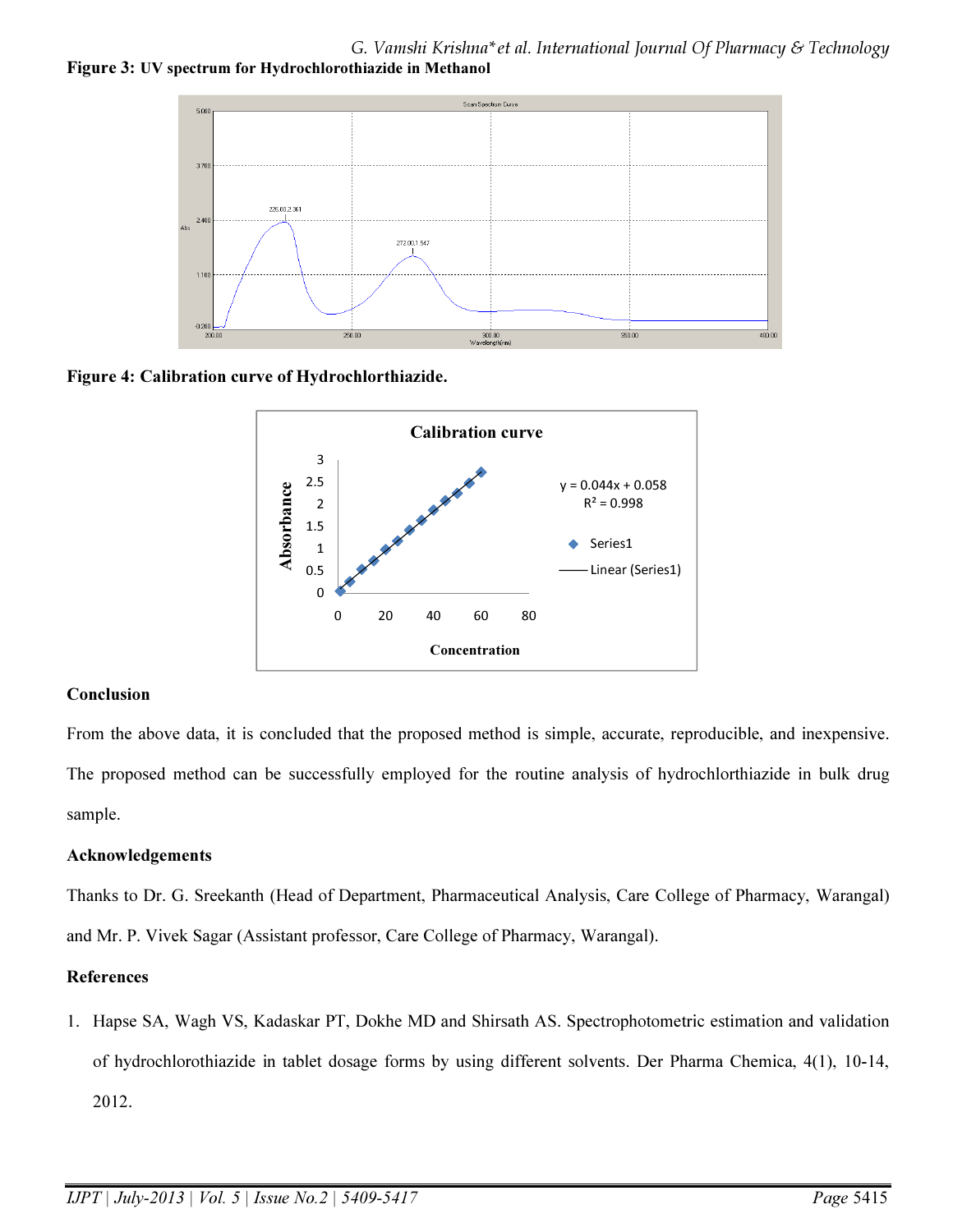- G. Vamshi Krishna\*et al. International Journal Of Pharmacy & Technology 2. Sahu R and Vandana B Patel. Simultaneous spectrophotometric estimation of hydrochlorothiazide and bisoprolol fumarate in combined dosage forms. Indian Journal of Pharmaceutical Sciences. 68(6), 764-767, 2006.
- 3. Bhusari KP, Khedekar PB, Seema D and Banode VS. Derivative and Q-analysis Spectrophotometric Methods for Estimation of Hydrochlorothiazide and Olmesartan Medoxomil in Tablets. Indian Journal of Pharmaceutical Sciences, 71(5): 505–508, 2009.
- 4. Thomas AB, Chavan UB, Nanda RK, Kothapalli LP, Deshpande AD, Jagdale SN and Dighe SB. Simultaneous spectrophotometric estimation of Hydrochlorothiazide, Atenolol and Losartan potassium in tablet dosage form. Hindustan Antibiot Bull, 51(1-4):33-38, 2009
- 5. Sonali P. Mahaparale, Yogesh S. Andhale1, Vishwajeet H. Sonawane and Indrajeet D. Gonjari. Simultaneous Estimation of Olmesartan Medoxomil and Hydrochlorothiazide in tablet dosage form by UV-Spectrophotometric Method. International journal of pharmaceutical research and development, 3(6), 242-247, 2011.
- 6. Vijaya V, Vrushali T, Vrushali K and Dhole SN. Spectrophotometric simultaneous determination of amlodipine besylate and Hydrochlorothiazide in combined tablet dosage form by simultaneous Equation, absorption ratio and first order derivative spectroscopy methods. International journal of chemistry research, 2 (1), 7-10, 2011.
- 7. Shah KV, Tirgar PR, Sheth DB and Desai TR. Simultaneous estimation of nebivolol Hydrochloride and hydrochlorothiazide in bulk and in a tablet dosage form by multicomponent and simultaneous estimation method, 2(1), 27-35, 2011.
- 8. T. Gopala Swamya, K. Nagarajub and A. Lakshmana Rao. Simultaneous Estimation of Telmisartan and Hydrochlorothiazide in Pharmaceutical Dosage Form. International Journal of Drug Development & Research, 3(4), 2011.
- 9. Nilesh jain, Ruchi jain, Navneet thakur, Brahm prakash gupta, Jitendra banweer and Surendra jain. Novel Spectrophotometric Quantitative Estimation of Hydrochlorothiazide in bulk drug and their dosage forms by using hydrotropic agent, International Journal of Applied Pharmaceutics. Int J Appl Pharma, 2(3), 2010.
- 10. Vrushali tambe, vijaya vichare, ujjawala kandekar and shashikant dhole. Novel UV- Spectrophotometric methods for estimation of Ramipril and Hydrochlorothiazide by simultaneous equation and area under curve method. Int J Appl Pharm, 2(4), 2010.